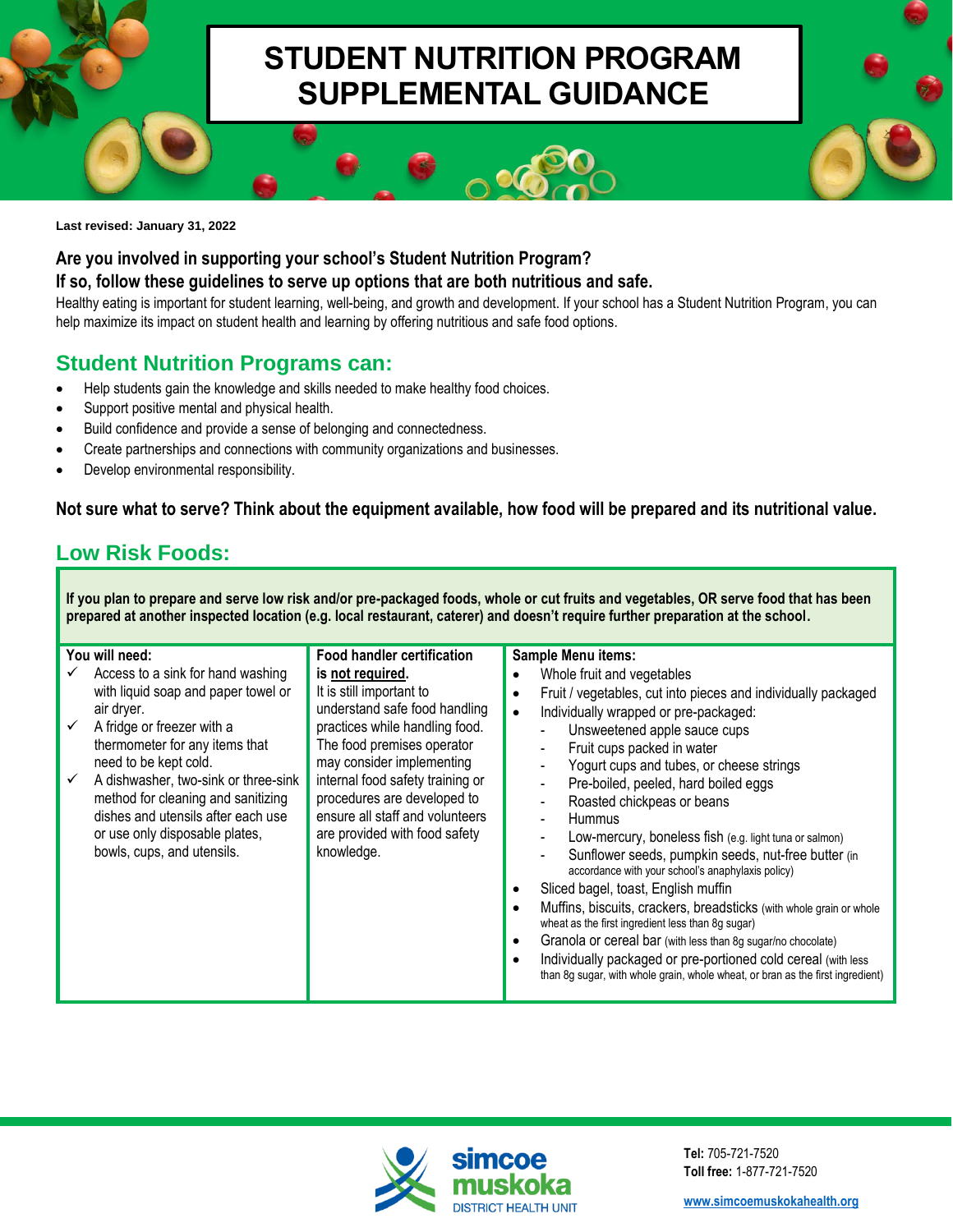# **STUDENT NUTRITION PROGRAM SUPPLEMENTAL GUIDANCE**

## **High Risk Foods:**

**If you plan to prepare and serve foods that are higher risk for foodborne illness.**

**Food handler certification** 

A [certified food handler](https://www.simcoemuskokahealth.org/HealthUnit/Workplaces/Businesses/FoodOperators/fhcerttraining.aspx) must be on site, when food is being prepared and served.

**is required.**

#### **You will need:**

- $\checkmark$  Access to a separate sink for hand washing with liquid soap and paper towel or air dryer.
- ✓ A food grade, smooth, nonabsorbent food preparation surface.
- $\checkmark$  A fridge or freezer with a thermometer for those items that need to be kept cold.
- $\checkmark$  A three-compartment sink or commercial dishwasher for dishwashing.
- $\checkmark$  An appropriate, labelled sanitizer with test strips.
- ✓ Utensils to handle and serve foods or wear gloves to handle ready-toeat foods.

#### **Sample Menu items:**

- Milk (multi-serve e.g. 2L, 4L)
- Block cheese cut into slices
- Cooked or prepared whole grains (e.g. pancakes, waffles, sandwiches, pasta etc.)
- Hot or cold cereals
- Cooked eggs
- Hummus

**Some foods are not suitable for children under the age of 4, including:**

- Whole fruits with a hard texture or a pit
- Whole baby carrots, cherry tomatoes, grapes
- Fibrous fruits and vegetables with a stringy texture
- Whole seeds larger than sesame seeds
- Popcorn

### **All Schools must also follow these minimum requirements to maintain food safety and promote well-being:**

- All schools must comply with the [Ontario Food Premises Regulation \(O. Reg 493/17\).](https://www.ontario.ca/laws/regulation/170493)
- All foods served at Student Nutrition Programs must meet the Ministry of Children, Community and Social Services (MCSS) [Student Nutrition](https://files.ontario.ca/mccss-2020-student-nutrition-program-guidelines-en-2021-11-29.pdf)  [Program Nutrition Guidelines. F](https://files.ontario.ca/mccss-2020-student-nutrition-program-guidelines-en-2021-11-29.pdf)oods and beverages should be minimally processed and have lower amounts of added sugar, salt and saturated fat and be good sources of nutrients such as fibre, calcium and iron.
- All foods provided must come from a facility that is already inspected (e.g. grocery store, catering company, etc.) and be transported at a safe temperature (e.g. cold foods in a cooler).
- Foods prepared at home must be approved by the local health unit.
- All foods must be stored at least 15 cm (6 inches) off the floor.
- Foods must be wrapped or kept in covered containers when stored.
- Refrigerators are required for storing high-risk foods such as meat, eggs, and dairy products.
- An accurate thermometer must be available in each cold-holding unit (e.g. refrigerator, freezer or cooler with ice).
- Temperature must be checked regularly to ensure that refrigerated foods are kept at 4°C (40°F) or colder.
- Hands must be washed with soap and running water or using hand sanitizer before preparing food and after sneezing or coughing and using the washroom. Educate students to wash their hands before and after eating.
- Surfaces where food is served must be clean and sanitized with bleach, QUAT or an approved food grade disinfectant.



**Tel:** 705-721-7520 **Toll free:** 1-877-721-7520

**[www.simcoemuskokahealth.org](https://www.simcoemuskokahealth.org/)**